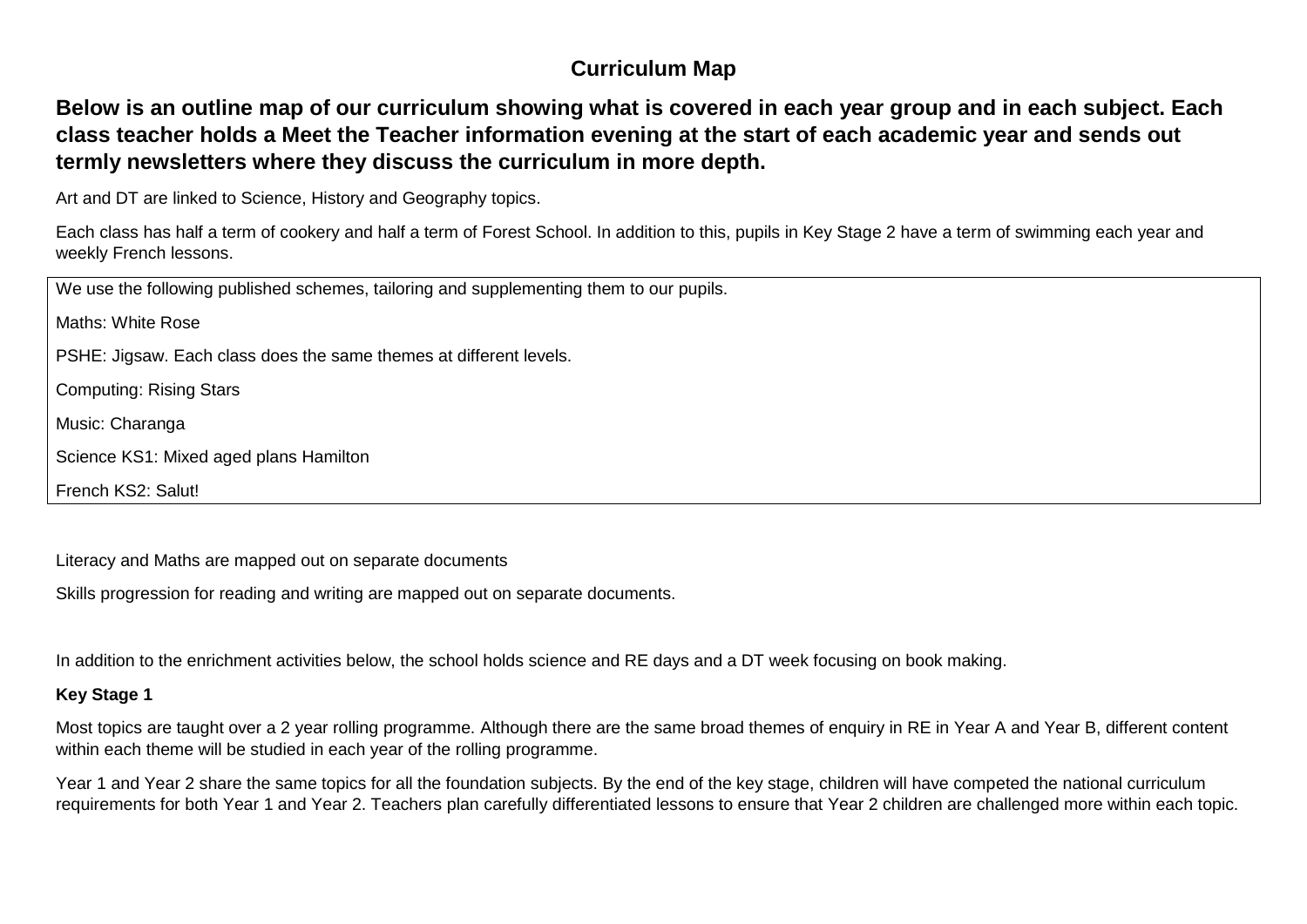YEAR A

| <b>Term</b>   | <b>Science</b>                                                                                      | <b>History</b>                              | <b>Geography</b>    | <b>RE</b>                                                                                                                                                                   |
|---------------|-----------------------------------------------------------------------------------------------------|---------------------------------------------|---------------------|-----------------------------------------------------------------------------------------------------------------------------------------------------------------------------|
| <b>Autumn</b> | Animals, including humans -<br>Amazing me!<br><b>Seasonal Changes-Wild</b><br>Weather               | <b>Great Fire of London</b>                 | <b>UK Knowledge</b> | <b>Our World</b><br>Who made the world?<br>Why is the world 'God' so<br>important to Christians?<br><b>Special Occasions</b><br>Why does Christmas matter to<br>Christians? |
| <b>Spring</b> | <b>Materials - Brilliant Builders</b><br><b>Three Little Pigs</b><br><b>Plants - Growing Things</b> | <b>Florence Nightingale/Mary</b><br>Seacole | Weather             | <b>Special people</b><br>What is the good news that<br>Jesus brings?<br>Why does Easter matter to<br>Christians?                                                            |
| <b>Summer</b> | <b>Animals-Wild and Wonderful</b><br><b>Creatures</b>                                               | <b>Neil Armstrong</b>                       | <b>Continents</b>   | What do Christians believe God<br>is like?<br><b>Judaism</b>                                                                                                                |

| <b>Term</b>   | <b>Computing</b>                                                                                                 | <b>PSHE</b>                                            | <b>Art</b>                                                    | <b>D1</b>      |
|---------------|------------------------------------------------------------------------------------------------------------------|--------------------------------------------------------|---------------------------------------------------------------|----------------|
| <b>Autumn</b> | E safety<br>We are astronauts -<br>programming on screen<br>We are game testers - how do<br>computer games work? | Being Me in My World<br><b>Celebrating Differences</b> | <b>Patterns</b><br><b>Festival art</b>                        |                |
| <b>Spring</b> | We are photographers $-$<br>photography                                                                          | <b>Dreams and Goals</b><br><b>Healthy Me</b>           | <b>Materials</b><br><b>Recycling and environmental</b><br>art | <b>Puppets</b> |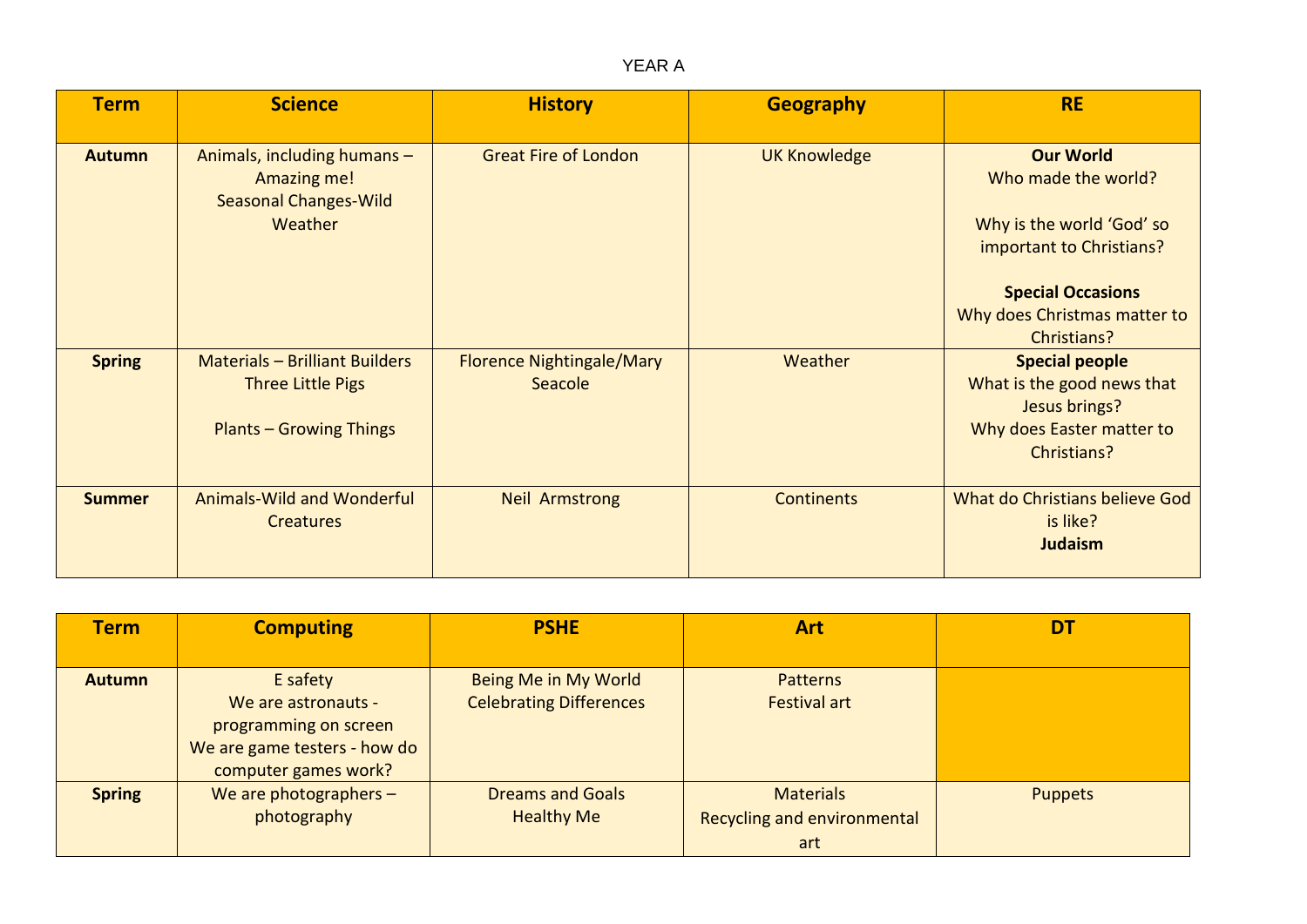|               | We are researchers $-$<br>researching |                    |             |                      |
|---------------|---------------------------------------|--------------------|-------------|----------------------|
|               |                                       |                    |             |                      |
| <b>Summer</b> | We are detectives - using             | Relationships      | Sculpture   | <b>Forest school</b> |
|               | emails                                | <b>Changing Me</b> | Playgrounds | Cookery              |
|               | We are zoologists - collecting        |                    |             |                      |
|               | data                                  |                    |             |                      |

|               | <b>PE</b>                                             |                                                    | <b>Music</b>                                                                                 | <b>Enrichment</b>                            |
|---------------|-------------------------------------------------------|----------------------------------------------------|----------------------------------------------------------------------------------------------|----------------------------------------------|
|               | <b>Barn Owls</b><br>(Y1)                              | <b>Snowy Owls</b><br>(Y1,2)                        |                                                                                              | Fire station trip<br><b>Sports festivals</b> |
| <b>Autumn</b> | <b>Gymnastics</b><br>Yoga<br><b>Invasion</b><br>games | <b>Gymnastics</b><br><b>Invasion games</b>         | Banana Rap! (from Charanga Y1)<br><b>Nativity songs</b>                                      | <b>KS1 Nativity</b>                          |
| <b>Spring</b> | <b>Athletics</b><br><b>Ball games</b>                 | Multi skills<br>Parachute<br>games                 | <b>Round and Round (from</b><br>Charanga Y1)<br><b>Friendship Song (from Charanga</b><br>Y2) |                                              |
| <b>Summer</b> | Dance<br><b>Bat and Ball</b><br>games                 | Hockey<br>Cricket<br><b>Basketball</b><br>Football | I wanna play in a band (from<br>Charanga Y2)<br>Classical (from Charanga Y2)                 |                                              |

### YEAR B

| <u>Ferm</u>   | <b>Science</b>                                               | <b>History</b>                    | <b>Geography</b>      | <b>RE</b> (term by term)                                                                         |
|---------------|--------------------------------------------------------------|-----------------------------------|-----------------------|--------------------------------------------------------------------------------------------------|
| <b>Autumn</b> | Animals - People and Pets<br>Seasonal Changes-Weather<br>Art | George Stephenson and<br>vehicles | Local area and safety | <b>Our World</b><br>Who made the world?<br>Why is the world 'God' so<br>important to Christians? |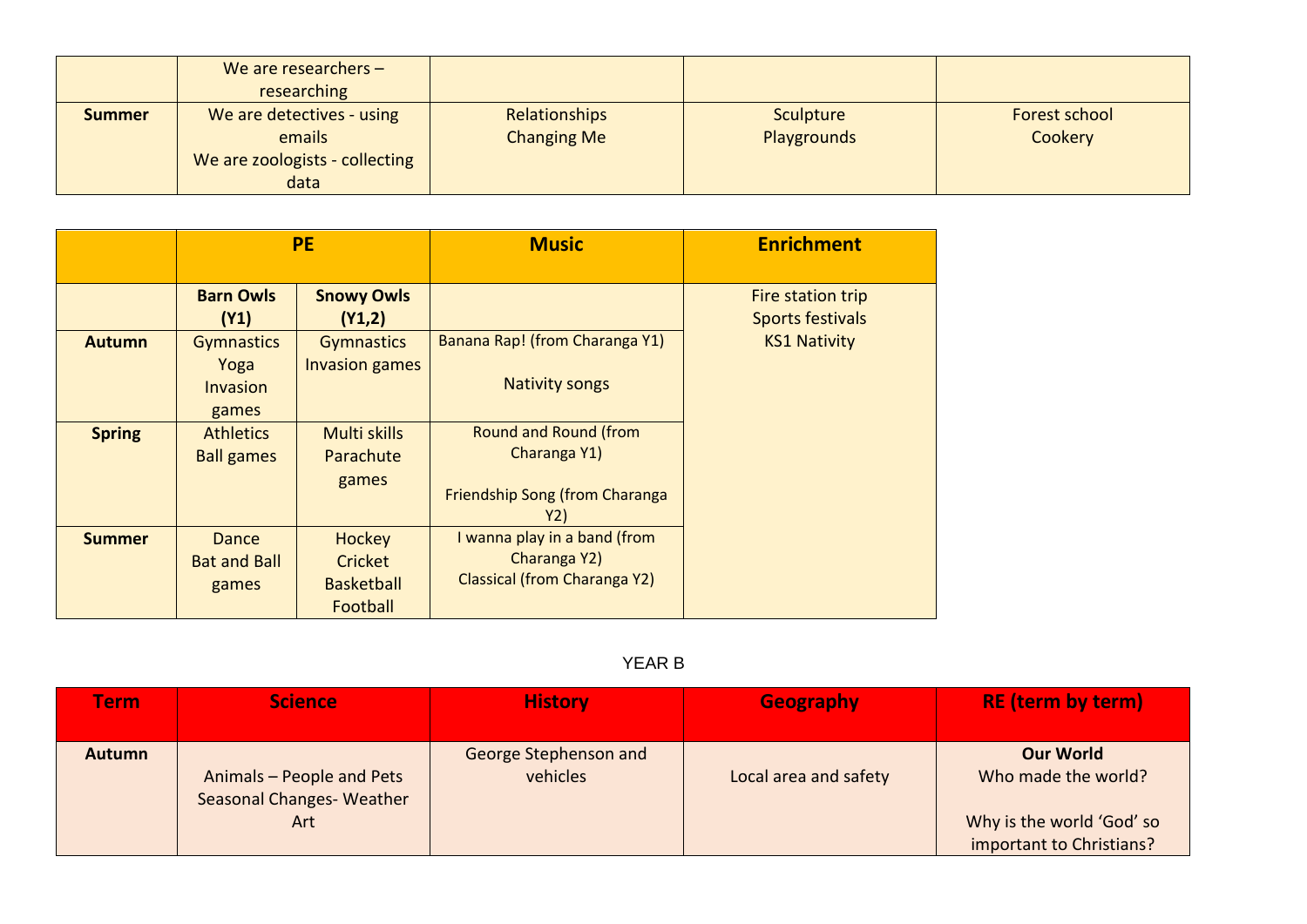|               |                                                                                 |                     |         | <b>Special Occasions</b><br>Why does Christmas matter to<br>Christians?                                                 |
|---------------|---------------------------------------------------------------------------------|---------------------|---------|-------------------------------------------------------------------------------------------------------------------------|
| <b>Spring</b> | Materials - Brilliant Builders -<br>umbrellas<br><b>Plants - Art and Nature</b> | Nelson Mandela      | Kenya   | <b>Special people</b><br>What is the good news that<br>Jesus brings?<br>Why does Easter matter to<br><b>Christians?</b> |
| <b>Summer</b> | <b>Materials - Exploring Changes</b><br>Living things and their Habitats        | Homes from the Past | Seaside | What do Christians believe<br>God is like?<br>Judaism                                                                   |

|               | <b>Computing</b>                                                                                   | <b>PSHE</b>                                            | Art                                                             | DT                       |
|---------------|----------------------------------------------------------------------------------------------------|--------------------------------------------------------|-----------------------------------------------------------------|--------------------------|
| <b>Autumn</b> | E safety<br>We are treasure hunters -<br>programmable toys<br>We are TV chefs - E-books            | Being Me in My World<br><b>Celebrating Differences</b> | <b>Colours</b><br><b>Festival art</b>                           |                          |
| <b>Spring</b> | We are painters -<br>using paint to illustrate<br>We are collectors - finding<br>images on the web | <b>Dreams and Goals</b><br><b>Healthy Me</b>           | <b>Puppets</b><br><b>Patterns in buildings</b>                  | Waterproof shelter       |
| <b>Summer</b> | We are storytellers - recording<br>a story                                                         | Relationships<br><b>Changing Me</b>                    | Artists and their different<br>styles.<br>Mother nature in art. | Forest school<br>cookery |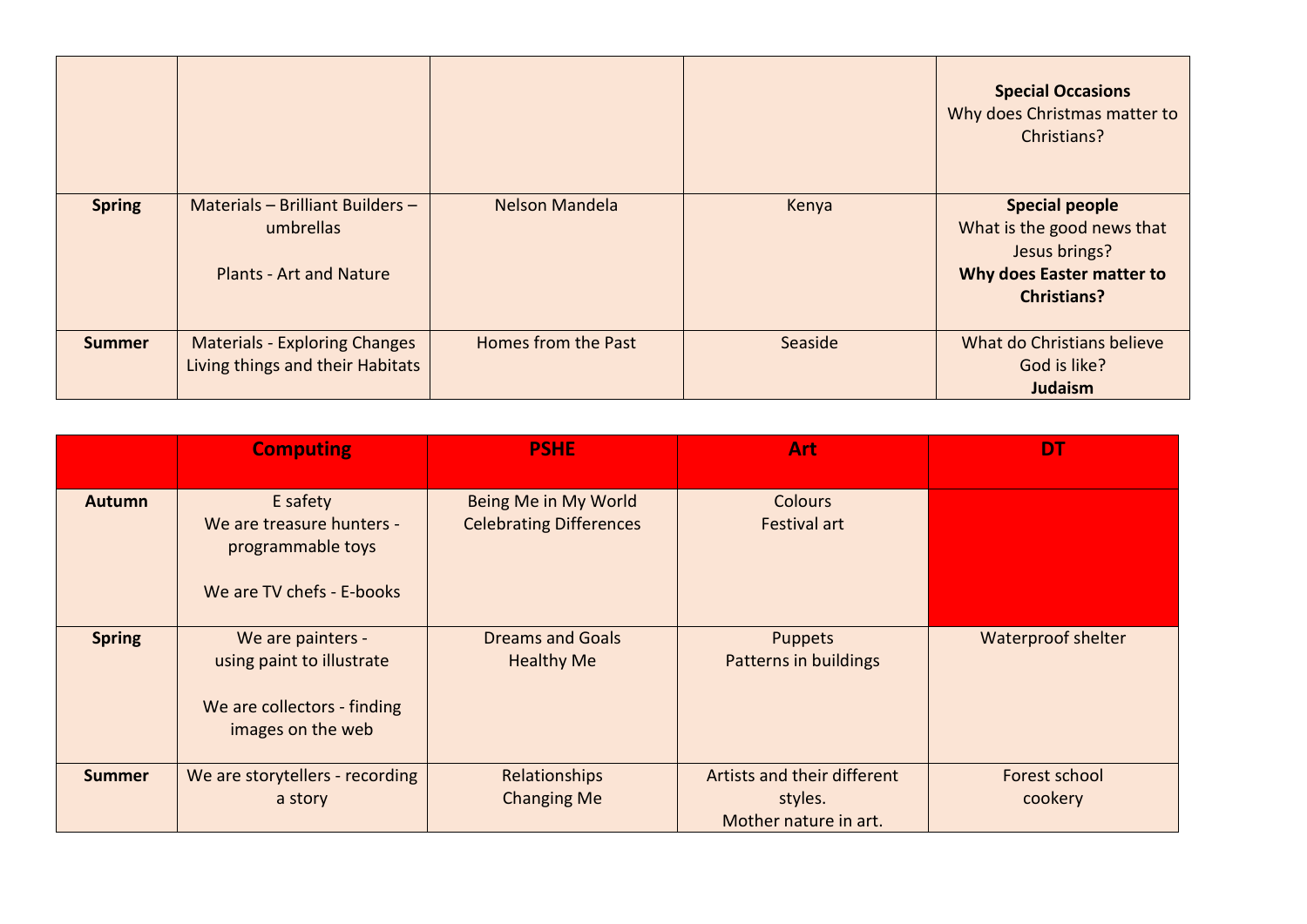| We are celebrating - digital |  |  |
|------------------------------|--|--|
| cards                        |  |  |

|               | <b>PE</b>                                      |                                                    | <b>Music</b>                                                                              |                                          | <b>Enrichment</b> |  |
|---------------|------------------------------------------------|----------------------------------------------------|-------------------------------------------------------------------------------------------|------------------------------------------|-------------------|--|
|               | <b>Barn Owls</b>                               | <b>Snowy Owls</b>                                  |                                                                                           | Trip to Ruislip Lido<br>Sports festivals |                   |  |
| <b>Autumn</b> | <b>Gymnastics</b><br>Yoga<br>Invasion<br>games | Gymnastics<br>Invasion games                       | Hey You! (from Charanga Y1)<br><b>Nativity songs</b>                                      | <b>KS1 Nativity</b>                      |                   |  |
| <b>Spring</b> | <b>Athletics</b><br><b>Ball games</b>          | Multi skills<br>Parachute<br>games                 | In the Groove (Charanga Y1)<br>Hands, feet, heart (from<br>Charanga Y2)                   |                                          |                   |  |
| <b>Summer</b> | Dance<br><b>Bat and Ball</b><br>games          | Hockey<br>Cricket<br><b>Basketball</b><br>Football | Zootime -link to animals in<br>science (from Charanga Y2)<br>Classical (from Charanga Y2) |                                          |                   |  |

**Key Stage 2**

RE is on a 2 year rolling programme based on Understanding Christianity (70% Christianity 30%, Other World Faith)

Each term will have a Christian unit and a supporting world faith mini unit linking the same themes

God Creation Fall People of God Incarnation Gospel Salvation Kingdom of God

| <b>Term</b>   | <b>Science</b>                            | <b>History</b>                              | <b>Geography</b> |                                               | <b>RE</b>                                                         |
|---------------|-------------------------------------------|---------------------------------------------|------------------|-----------------------------------------------|-------------------------------------------------------------------|
|               |                                           |                                             |                  | <b>Year A</b>                                 | <b>Year B</b>                                                     |
| <b>Autumn</b> | <b>Rocks</b><br><b>Forces and Magnets</b> | Changes in Britain Stone Age<br>to Iron Age |                  | <i>Incarnation</i><br>What is the<br>Trinity? | <b>Creation and</b><br>Fall<br>What do<br><b>Christians learn</b> |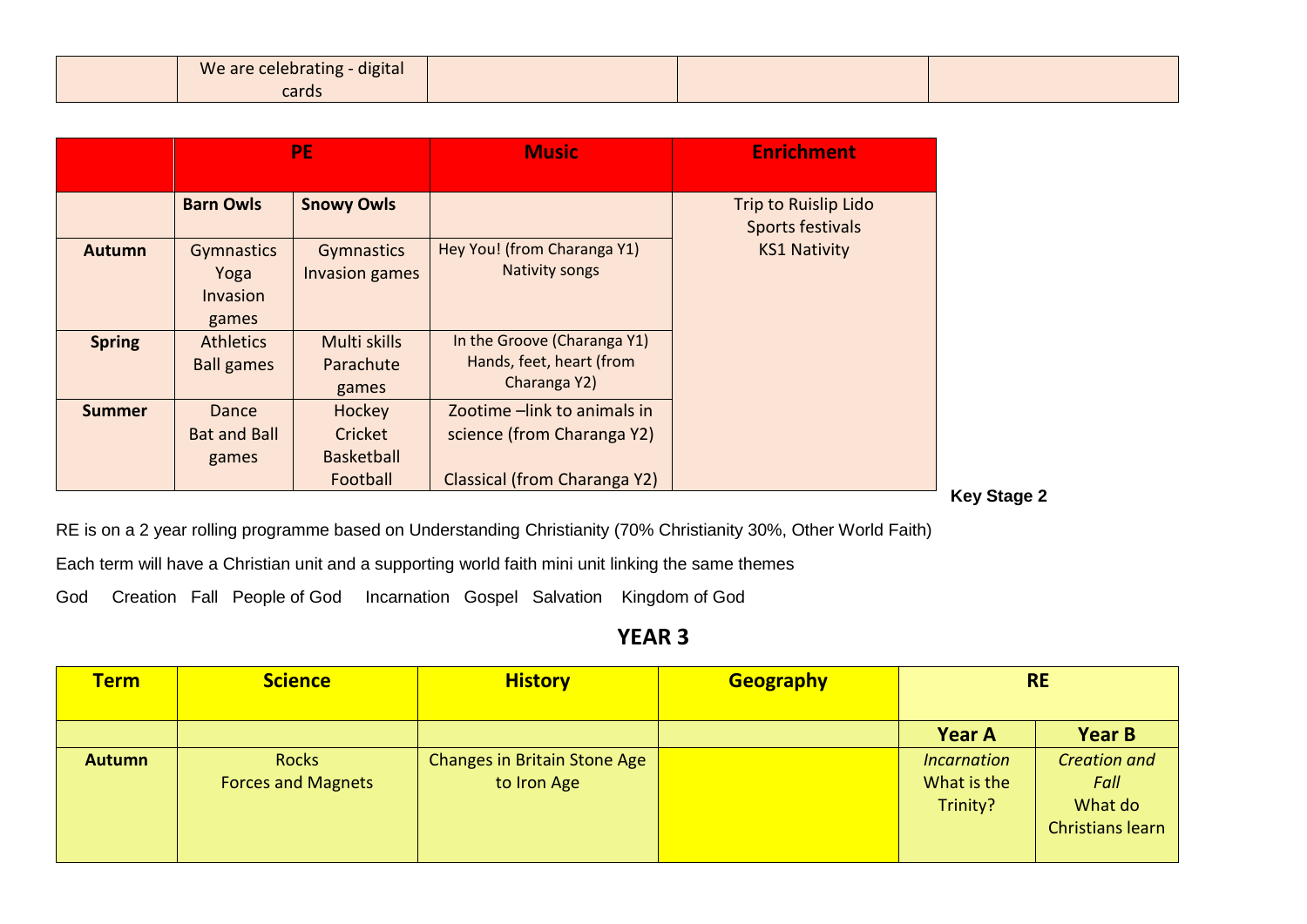|               |                                                                        |                      |                                                  | <b>Diwali</b>                                                                                                     | from the<br><b>Creation Story?</b><br><b>Diwali</b>                                                     |
|---------------|------------------------------------------------------------------------|----------------------|--------------------------------------------------|-------------------------------------------------------------------------------------------------------------------|---------------------------------------------------------------------------------------------------------|
| <b>Spring</b> | Animals including humans<br>(nutrition and skeletons)<br><b>Plants</b> |                      | <b>Rainforests and woodlands</b><br>(Penn Woods) | <b>Salvation</b><br>Why do<br><b>Christians call</b><br>the day Jesus<br>died 'Good<br>Friday'<br><b>Hinduism</b> | <b>Kingdom of God</b><br>When Jesus left,<br>what was the<br>impact of<br>Pentecost?<br><b>Hinduism</b> |
| <b>Summer</b> | Light                                                                  | <b>Ancient Egypt</b> |                                                  | Gospel<br>What kind of<br>world did Jesus<br>want?                                                                | <b>People of God</b><br>What is it like to<br>follow God?                                               |

|               | <b>Computing</b>                                 | <b>PSHE</b>                                            | <b>Art</b>                    | <b>DT</b>                |
|---------------|--------------------------------------------------|--------------------------------------------------------|-------------------------------|--------------------------|
|               |                                                  |                                                        |                               |                          |
| <b>Autumn</b> | E safety                                         | Being Me in My World<br><b>Celebrating Differences</b> |                               | Forest school<br>cookery |
|               | We are programmers -<br>programming an animation |                                                        |                               |                          |
|               |                                                  |                                                        |                               |                          |
|               | We are bug fixers - finding and                  |                                                        |                               |                          |
|               | correcting bugs                                  |                                                        |                               |                          |
| <b>Spring</b> | We are presenters - videoing                     | <b>Dreams and Goals</b>                                | <b>Drawing - Winter Trees</b> | Rainforest dioramas      |
|               |                                                  | <b>Healthy Me</b>                                      | <b>Painting - Rainforests</b> |                          |
|               | We are vloggers - vlogging                       |                                                        | (Rousseau)                    |                          |
|               |                                                  |                                                        | Weaving- palm leaves          |                          |
| <b>Summer</b> | We are communicators -                           | Relationships                                          | Painting - Shades & tones     |                          |
|               | collecting and analysing data                    | <b>Changing Me</b>                                     | (Kandinsky, Charles Rennie    |                          |
|               |                                                  |                                                        | Mackintosh)                   |                          |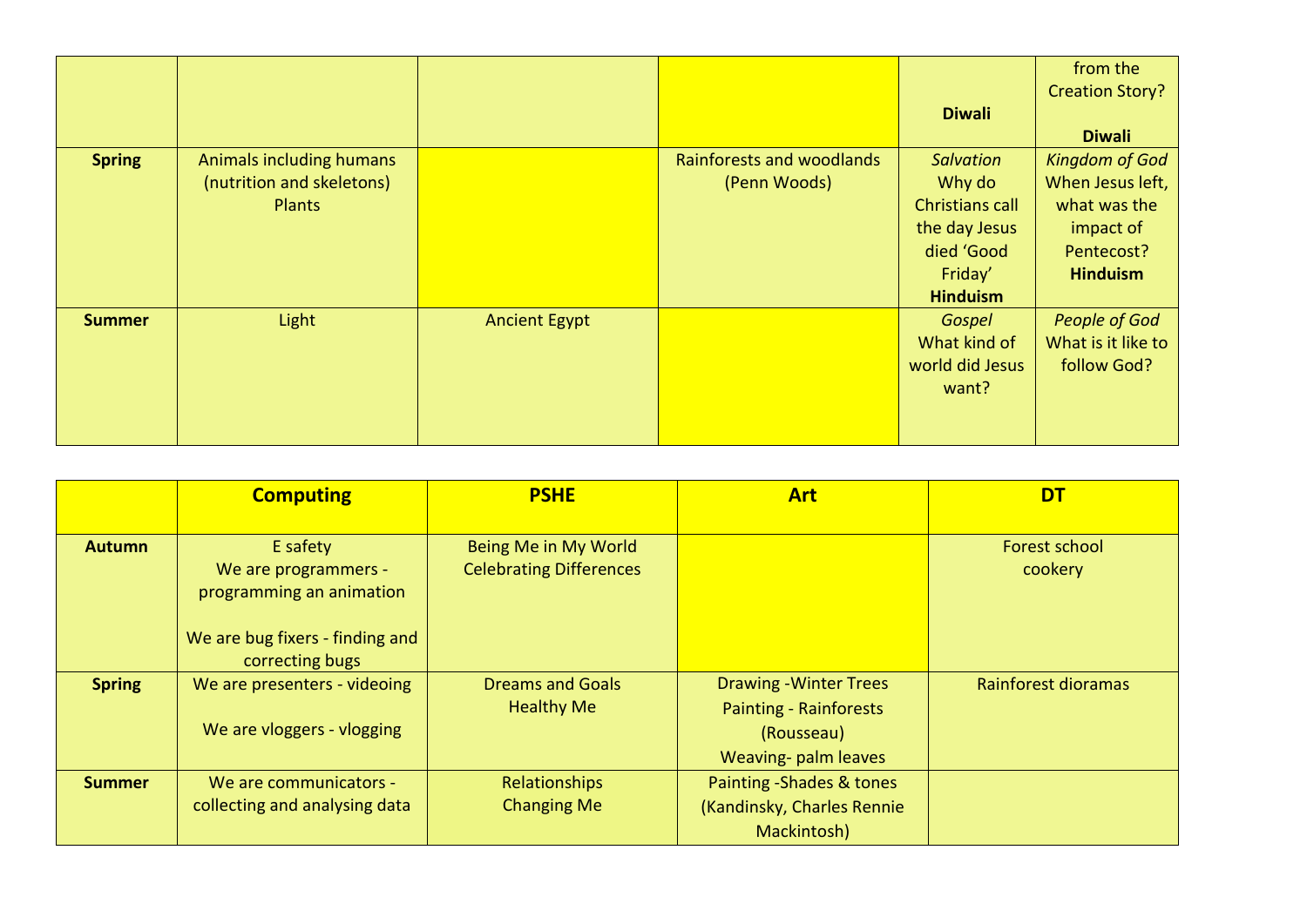| We are opinion pollsters - | Drawing - Egyptian style |  |
|----------------------------|--------------------------|--|
| creating online polls      | people                   |  |
|                            | Clay - Egyptian eye      |  |

|               | <b>PE</b>                                                                 | <b>Music</b>                                              | <b>French</b>                                                      | <b>Enrichment</b>                                                              |
|---------------|---------------------------------------------------------------------------|-----------------------------------------------------------|--------------------------------------------------------------------|--------------------------------------------------------------------------------|
| <b>Autumn</b> | <b>Rounders</b><br>Football<br><b>Disability sports</b><br><b>Netball</b> | Let your Spirit Fly<br>Glockenspiel                       | <b>Basic greetings</b><br>Colours and counting to 20               | Chiltern Open Air Museum<br><b>Fruit picking</b><br>Trip to Hedgehog sanctuary |
| <b>Spring</b> | <b>Gymnastics</b><br>Hockey<br><b>Handball</b><br>Dance                   | <b>Three Little Birds</b><br>The Dragon Song              | Parts of body: Counting to 31<br>Clothes, months<br><b>Animals</b> | Sports festivals                                                               |
| <b>Summer</b> | <b>Athletics</b><br>Cricket<br>Swimming                                   | <b>Bringing us Together</b><br>Reflect, rewind and replay | <b>Basic food vocab</b><br>Likes/dislikes<br>School                |                                                                                |

| <b>Term</b>   | <b>Science</b>                                               | <b>History</b>                                 | Geography |                                               | <b>RE</b>                                                                              |
|---------------|--------------------------------------------------------------|------------------------------------------------|-----------|-----------------------------------------------|----------------------------------------------------------------------------------------|
|               |                                                              |                                                |           | Year A                                        | <b>Year B</b>                                                                          |
| <b>Autumn</b> | Animals including humans<br>(digestion, teeth<br>Electricity | The Roman Empire and its<br>impact on Britain- |           | <b>Incarnation</b><br>What is the<br>Trinity? | <b>Creation and Fall</b><br>What do<br>Christians learn<br>from the Creation<br>Story? |
|               |                                                              |                                                |           | <b>Diwali</b>                                 | <b>Diwali</b>                                                                          |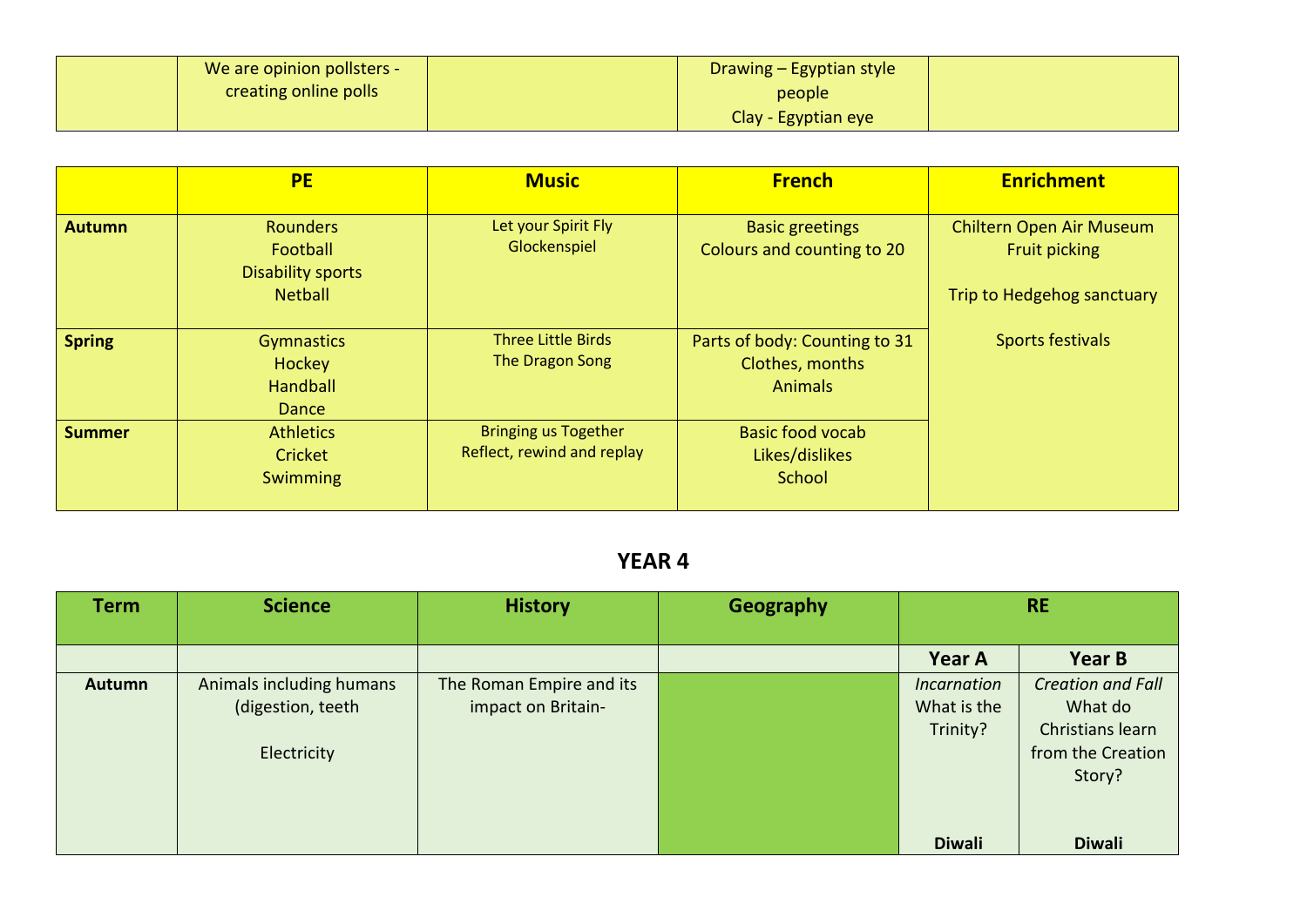| <b>Spring</b> | Sound                   | Mountains (UK/S America,    | Salvation      | Kingdom of God     |
|---------------|-------------------------|-----------------------------|----------------|--------------------|
|               | Living things and their | Europe-relief maps and      | Why do         | When Jesus left,   |
|               | habitats                | contours), Volcanoes,       | Christians     | what was the       |
|               |                         | Earthquakes-                | call the day   | impact of          |
|               |                         |                             | Jesus died     | Pentecost?         |
|               |                         |                             | 'Good Friday'  |                    |
|               |                         |                             |                |                    |
|               |                         |                             | <b>Sikhism</b> |                    |
|               |                         |                             |                | <b>Sikhism</b>     |
| <b>Summer</b> | <b>States of Matter</b> | Coast, water cycle, rivers, | Gospel         | People of God      |
|               |                         | erosion                     | What kind of   | What is it like to |
|               |                         |                             | world did      | follow God?        |
|               |                         |                             | Jesus want?    |                    |
|               |                         |                             |                |                    |

|               | <b>Computing</b>                                                                                                               | <b>PSHE</b>                                            | Art                                                                                                                                          | <b>DT</b>                                      |
|---------------|--------------------------------------------------------------------------------------------------------------------------------|--------------------------------------------------------|----------------------------------------------------------------------------------------------------------------------------------------------|------------------------------------------------|
| <b>Autumn</b> | E safety<br>We are software developers<br>- an educational game<br>We are toy designers -<br>prototyping an interactive<br>toy | Being Me in My World<br><b>Celebrating Differences</b> |                                                                                                                                              | Forest school<br>Cookery<br>Roman Road replica |
| <b>Spring</b> | We are musicians $-$<br>producing digital music<br>We are HTML editors $-$<br>editing and writing HTML                         | <b>Dreams and Goals</b><br><b>Healthy Me</b>           | Drawing-pencil skills<br>Faces (Mike Parr)<br>Self portraits<br>$\bullet$<br><b>Textiles</b><br>Learning a range of<br>$\bullet$<br>stitches |                                                |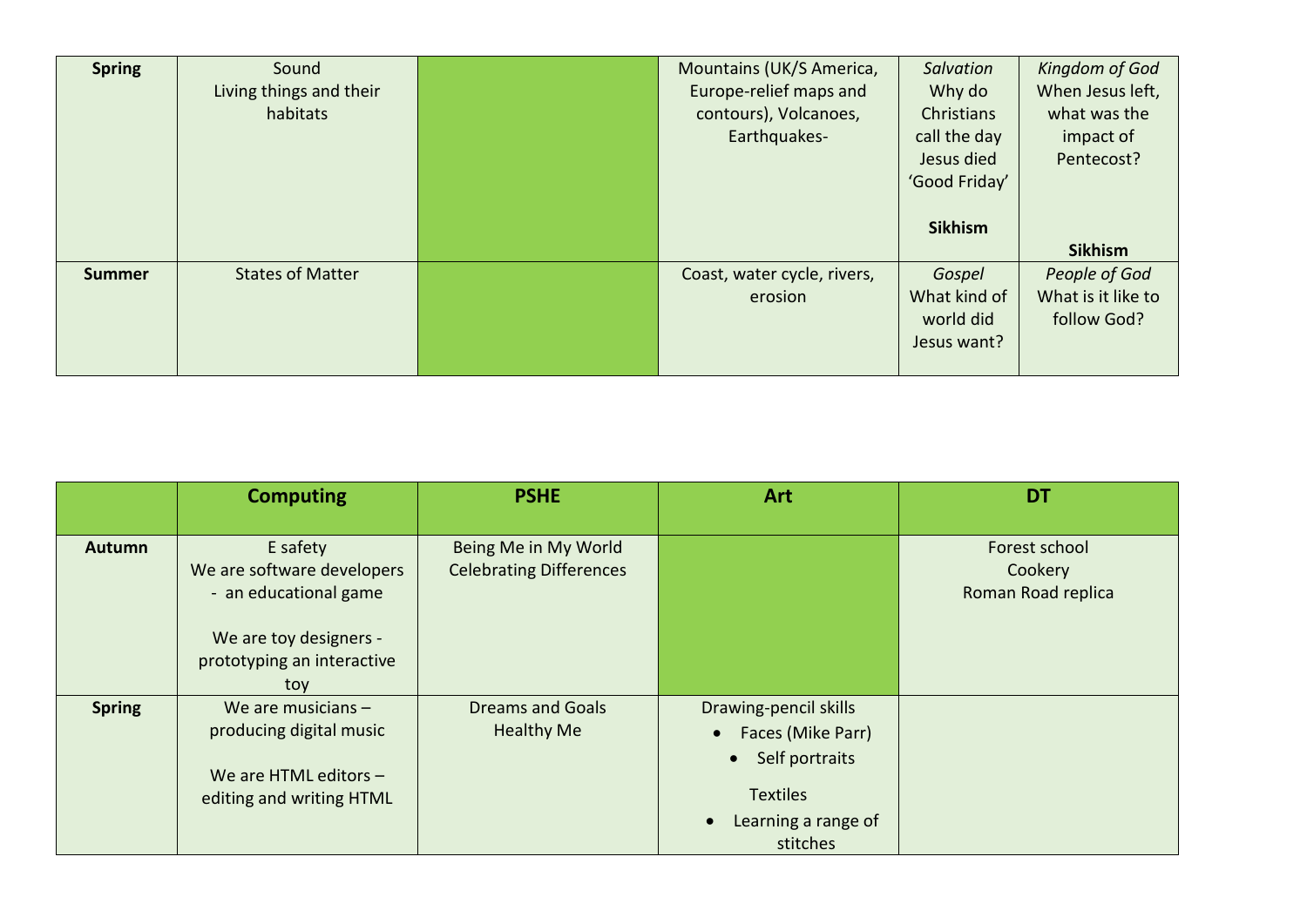|               |                                                                                                  |                                     | Sewing bookmarks<br>and mats                                                                 |  |
|---------------|--------------------------------------------------------------------------------------------------|-------------------------------------|----------------------------------------------------------------------------------------------|--|
| <b>Summer</b> | We are co-authors $-$<br>producing a wiki<br>We are meteorologists $-$<br>presenting the weather | Relationships<br><b>Changing Me</b> | Painting-watercolours<br>Hokusai 'The Wave'<br>$\bullet$<br>Monet's waterlilies<br>$\bullet$ |  |

|               | <b>PE</b>                                                          | <b>Music</b>                            | French                    | <b>Enrichment</b>                         |
|---------------|--------------------------------------------------------------------|-----------------------------------------|---------------------------|-------------------------------------------|
| <b>Autumn</b> | Rounders<br>Football<br><b>Disability sports</b><br><b>Netball</b> | Mamma Mia<br>Glockenspiel               | Playtime<br>Home          | River field work trip<br>Sports festivals |
| <b>Spring</b> | Gymnastics<br>Hockey<br>Handball<br>Dance                          | Stop!<br>Lean on Me                     | Town<br>Describing people |                                           |
| <b>Summer</b> | <b>Athletics</b><br>Cricket<br>Swimming                            | Blackbird<br>Reflect, rewind and replay | Body<br>Sport             |                                           |

| <b>Term</b> | <b>Science</b>  | <b>History</b>                  | Geography |               | <b>RE</b>     |
|-------------|-----------------|---------------------------------|-----------|---------------|---------------|
|             |                 |                                 |           | <b>Year A</b> | <b>Year B</b> |
| Autumn      | Earth and Space | Britain's settlement by Anglo-  |           | God           | Creation and  |
|             |                 | Saxons & Scots; Viking & Angle- |           |               | Fall          |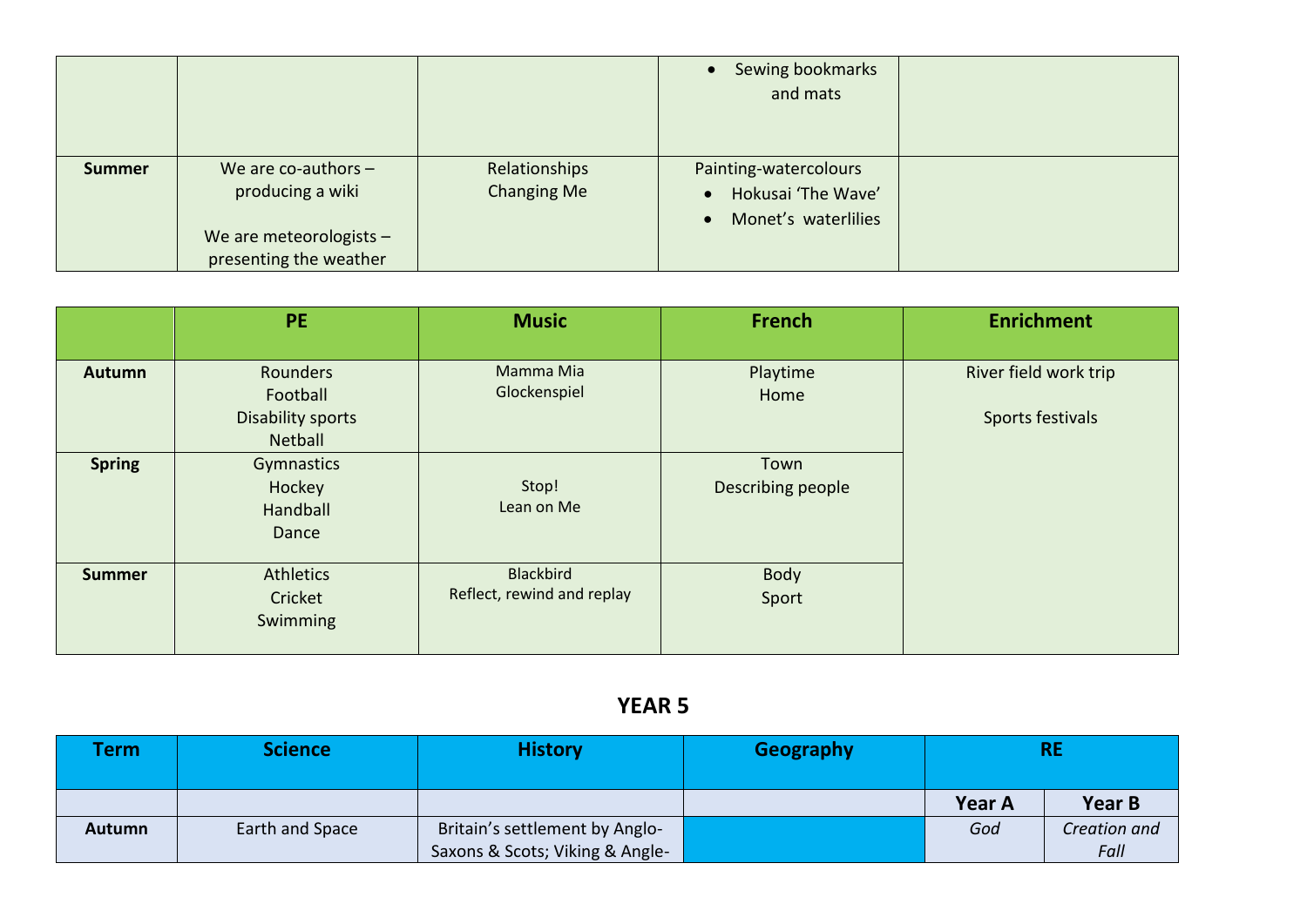|               | Properties and changes of<br>materials                                                             | Saxon struggle for Kingdom of<br>England                                    |                                                                     | What does it<br>mean if God<br>is holy and<br>loving?         | Creation and<br>Science-<br>Complimentary<br><b>or</b><br>Contradictory?<br>Link to<br>evolution |
|---------------|----------------------------------------------------------------------------------------------------|-----------------------------------------------------------------------------|---------------------------------------------------------------------|---------------------------------------------------------------|--------------------------------------------------------------------------------------------------|
| <b>Spring</b> | Forces                                                                                             | Ancient Greece - life in Ancient<br>Greece and legacy on British<br>culture |                                                                     | Salvation<br>What did<br>Jesus do to<br>save Human<br>Beings? | Salvation<br>What<br>difference<br>does the<br>resurrection<br>make to<br>Christians?            |
| <b>Summer</b> | Living things & their habitats<br>(life cycles)<br>Animals including humans<br>(human development) |                                                                             | London -mapping, rivers,<br>settlement, natural<br>resources-summer | Gospel<br>What would<br>Jesus Do?<br><b>Buddhism</b>          | Kingdom of<br>God<br>What type of<br>King was<br>Jesus?<br><b>Buddhism</b>                       |

|               | <b>Computing</b>                    | <b>PSHE</b>                                            | Art                                                     |                            |
|---------------|-------------------------------------|--------------------------------------------------------|---------------------------------------------------------|----------------------------|
| <b>Autumn</b> | E safety<br>We are game developers- | Being Me in My World<br><b>Celebrating Differences</b> | Start of year portrait<br>Creating a paper collage of a | Replica Anglo Saxon museum |
|               | Scratch                             |                                                        | Viking Longship                                         |                            |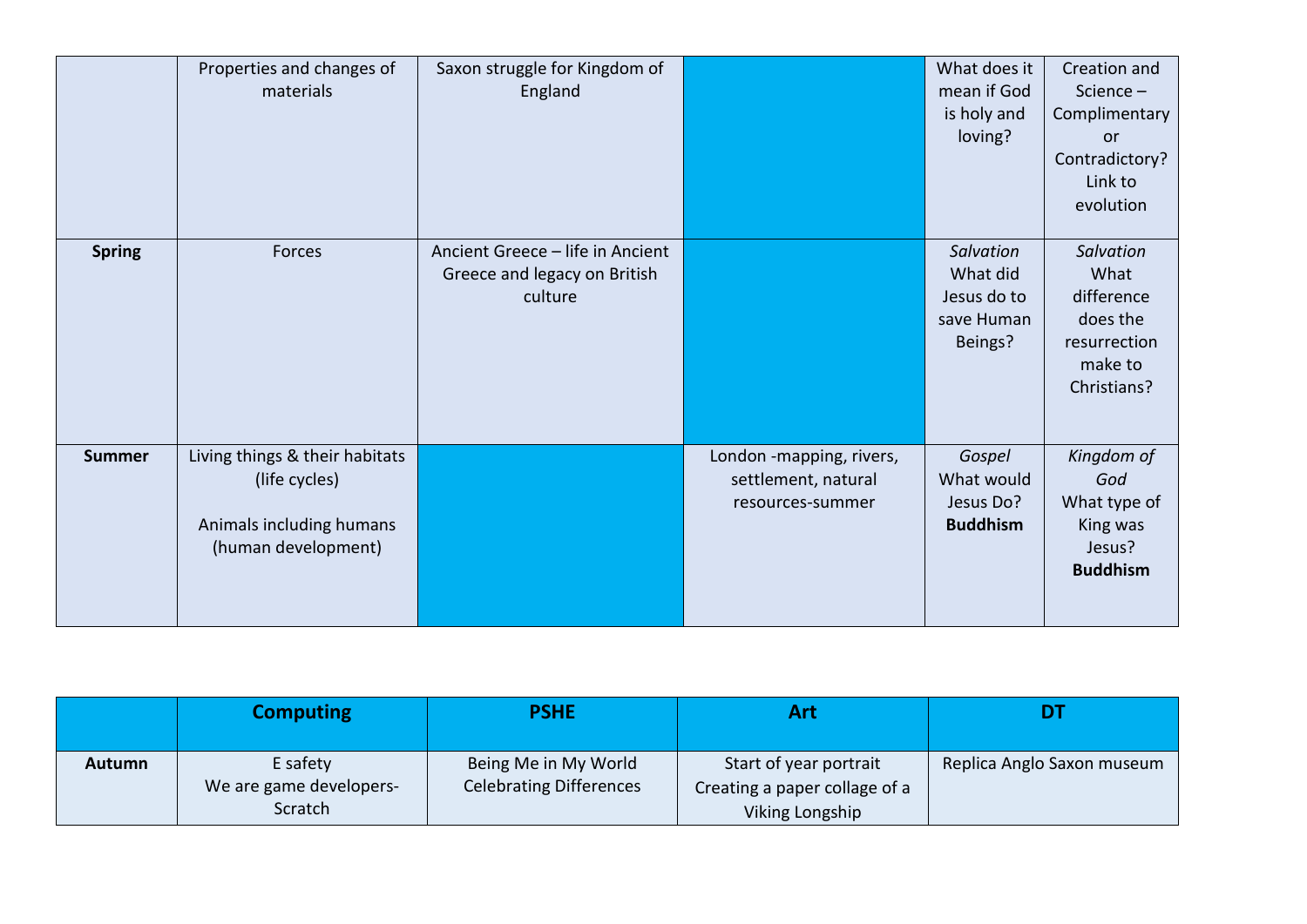| <b>Spring</b> | We are cryptographers-<br>cracking codes<br>We are artists | <b>Dreams and Goals</b><br>Healthy Me | Poppies based on style of<br>Georgia O'Keefe<br>Greek clay pots<br>Showing seasonal changes in<br>the same landscapes (linked<br>with Class reading book and<br>science) |                                           |
|---------------|------------------------------------------------------------|---------------------------------------|--------------------------------------------------------------------------------------------------------------------------------------------------------------------------|-------------------------------------------|
| <b>Summer</b> | We are bloggers<br>We are architects                       | Relationships<br>Changing Me          |                                                                                                                                                                          | Bridge making<br>Forest school<br>Cookery |

|               | <b>PE</b>  | <b>Music</b>                | <b>French</b>  | <b>Enrichment</b>        |
|---------------|------------|-----------------------------|----------------|--------------------------|
|               |            |                             |                |                          |
| Autumn        | Rounders   | Livin' on a Prayer          | On holiday     | Chiltern Open Air Museum |
|               | Football   | Classroom Jazz              | Eating out     |                          |
|               | Netball    |                             |                | Sports festivals         |
|               | Hockey     |                             |                |                          |
|               |            |                             |                |                          |
| <b>Spring</b> | Handball   | Make you Feel my Love       | <b>Hobbies</b> |                          |
|               | Gymnastics | the Fresh Prince of Bel Air | Transport      |                          |
|               | Swimming   |                             |                |                          |
| <b>Summer</b> | Net games  | Dancing in the Street       | Seasons        |                          |
|               | Tag rugby  | Reflect, rewind and replay  | Environment    |                          |
|               | Athletics  |                             |                |                          |
|               | Cricket    |                             |                |                          |

| <b>Term</b> | $\sf Science^{\top}$ | <b>History</b> | Geography | <b>RE</b>     |        |
|-------------|----------------------|----------------|-----------|---------------|--------|
|             |                      |                |           | <b>Year A</b> | Year B |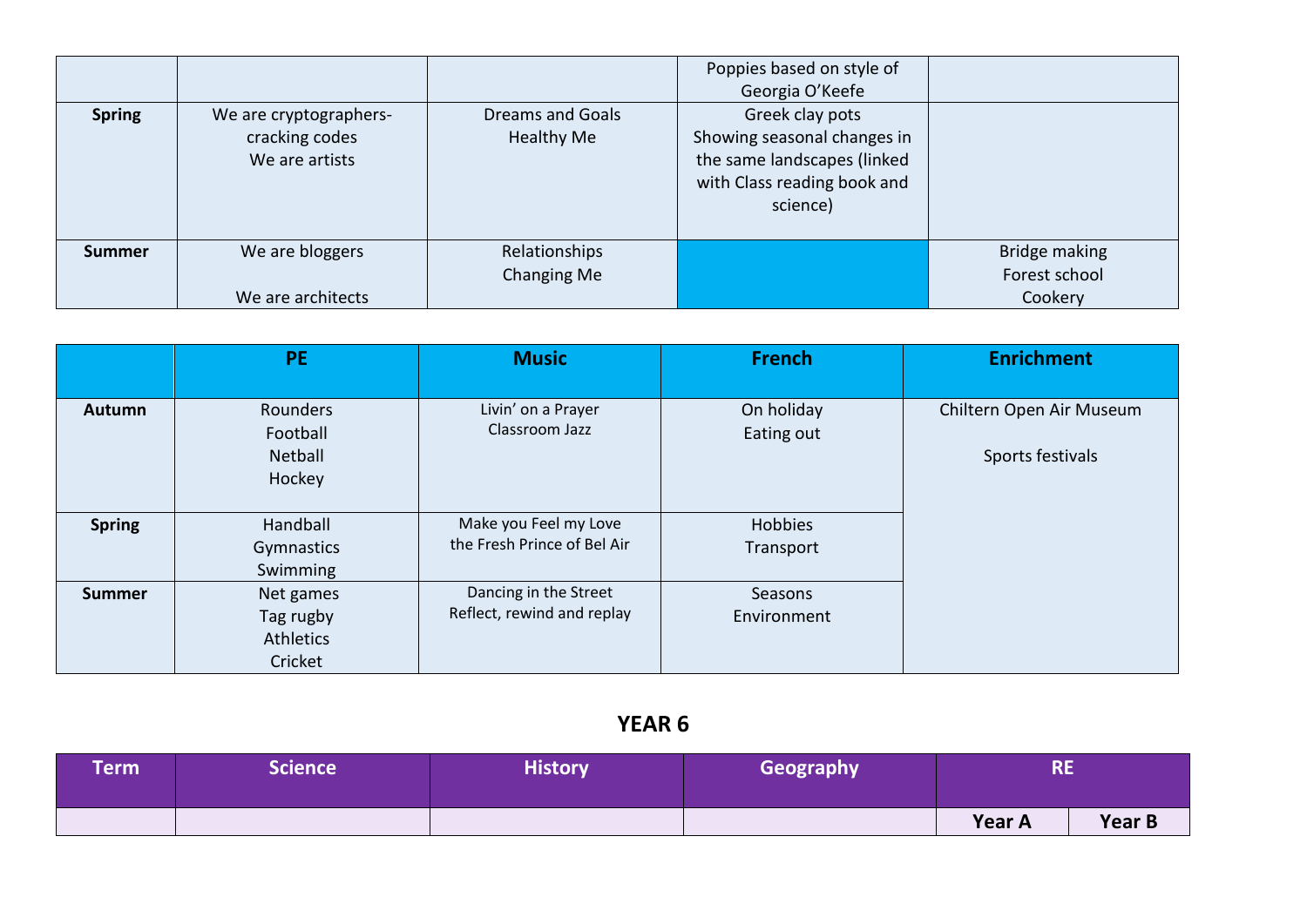| Autumn        | Light<br>Electricity                                          | Local Area Geography study & Local history study - link to<br>Victorians/(railways) through Disraeli/Hughenden |            | God<br>What does it<br>mean if God is<br>holy and<br>loving?  | Creation and<br>Fall<br>Creation and<br>Science-<br>Complimenta<br>ry or<br>Contradictory<br>Link to |
|---------------|---------------------------------------------------------------|----------------------------------------------------------------------------------------------------------------|------------|---------------------------------------------------------------|------------------------------------------------------------------------------------------------------|
| <b>Spring</b> | Living things and their habitats<br>Evolution and inheritance |                                                                                                                | Fair Trade | Salvation<br>What did Jesus<br>do to save<br>Human<br>Beings? | evolution<br>Salvation<br>What<br>difference<br>does the<br>resurrection<br>make to<br>Christians?   |
| <b>Summer</b> | Animals including humans<br>(circulatory system)              | Early Islamic civilisation inc.<br>Baghdad c.AD 900                                                            |            | Gospel<br>What would<br>Jesus Do?<br>Islam                    | Kingdom of<br>God<br>What type of<br>King was<br>Jesus?<br>Islam                                     |

|        | <b>Computing</b>                     | <b>PSHE</b>                                            | Art                                                         | DI                  |
|--------|--------------------------------------|--------------------------------------------------------|-------------------------------------------------------------|---------------------|
| Autumn | E safety<br>We are adventure gamers- | Being Me in My World<br><b>Celebrating Differences</b> | Portrait using pencil and<br>charcoal – focus on shading to | Light up decoration |
|        | Python                               |                                                        | create 3d images                                            |                     |